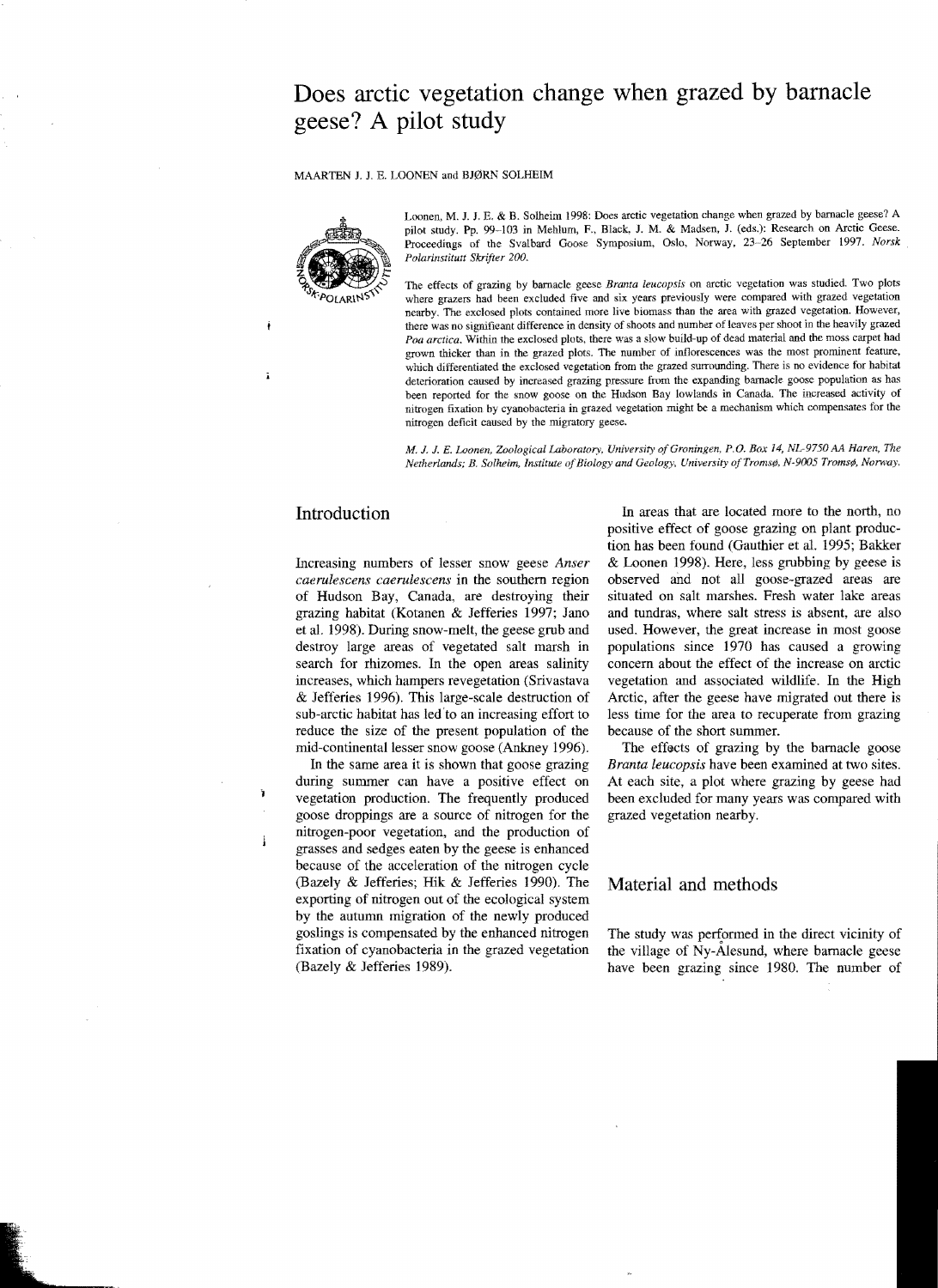

Fig. I. The exclosure on site A, built in 1993 and photographed in 1998.

barnacle geese at this study area has been steadily increasing, together with the entire population of Svalbard barnacle geese (Loonen et aL 1998, this volume). Two  $0.7 \text{ m}^2$  exclosures were defined, one in 1992 and one in 1993. These excIosures survived until 1998 when the vegetation inside the exclosures was then compared with grazed control plots directly outside the fence. We assume that there was no difference on either side of the fence in microclimate or timing of snowmelt and that any difference between the vegetation inside and outside of each exclosure is caused by grazing only. The exclosure built in 1993 on site A was situated in a wet, moss area at a site where shoots of *Poa arctica* were relatively abundant (Fig. 1). The excIosure built in 1992 on site B was built on a slightly dryer area, where *P. arctica* also dominated. No bare ground was present in either of the vegetation types. All vascular plants protruded through a completely closed moss carpet. Both sites were heavily grazed by barnacle geese during the summer period and had vegetation types comparable with, respectively, the moss areas and the meadows in Stahl & Loonen (1998, this volume).

On 11 August 1998, the vegetation was described at both sites. Sixteen randomly placed frames  $(5 \times 5 \text{ cm}^2)$  were placed both inside and outside the exclosed plot. The following seven parameters were measured in each plot: (i) Coverage of live biomass of *P. arctica* (percentage); (ii) Coverage of dead biomass of *P. arctica*  (percentage); (iii) Density of shoots of *P. arctica*  (calculated as density per  $m^2$ ); (iv) Length of all live leaves per shoot of *P. arctica* (mm per shoot); (v) Number of live leaves per shoot of *P. arctica;* 

(vi) Width of a full-grown *P. arctica* leaf (nun); (vii) Coverage of other plant species (all dicots; percentage).

Furthermore, the following three parameters were measured once per area: (i) Total number of live inflorescences of *P. arctica* per  $m^2$ ; (ii) Total number of live inflorescences of dicots per  $m^2$ ; (iii) The maximum difference in height of the moss carpet inside the exclosure, compared to the grazed environment from a lateral view.

The nitrogen fixation activity of cyanobacteria present on the vegetation was measured by eollecting two times five samples of vegetation with a surface area of  $1.13 \text{ cm}^2$  on each site and measuring ethylene formed by incubating the vegetation samples for 3 h in daylight at 20°C in 10 ml vials with 10% acethylene in the atmosphere as described in Solheim et al. (1996). Nitrogen fixation activity was expressed as nmol ethylene produced  $h^{-1}$  cm<sup>-2</sup> vegetation.

The difference between exclosed and grazed vegetation in each site was tested by Mann-Whitney U-tests.

#### Results

Two years after the excIosing, the most prominent feature in the exclosures was the presence of numerous inflorescences. This was still the case in 1998, when site A had been enclosed for 5 years and site B for 6 years (Table I). The standing crop of *P. artica* was considerably larger inside the exclosures than outside. Both the coverage and the total leaf length per shoot were significantly higher inside the exclosures. There was also a clear buildup of dead material in the standing crop within both exclosmes. No difference was evident in the number of shoots per  $m<sup>2</sup>$  and the number of leaves per shoot, suggesting little effect of grazing on the occurrence of *P. artica.* However the grass leaves in the exclosed plots where broader than in the grazed control plots.

Site A had fewer vascular plant species than site B. At site A, *P. artica, Saxifraga cernua* and *Ranunculus hyperboreus* were present in the exclosure, and *P. artica* and *R. hyperboreus* were present in the grazed area. At site B, *P. artica, Deschampsia alpina,* S. *cernua, Saxifraga cespitosa, Cerastium arcticum, Cardamine nymanii* and *Polygonum viviparum* were present in the exclo

r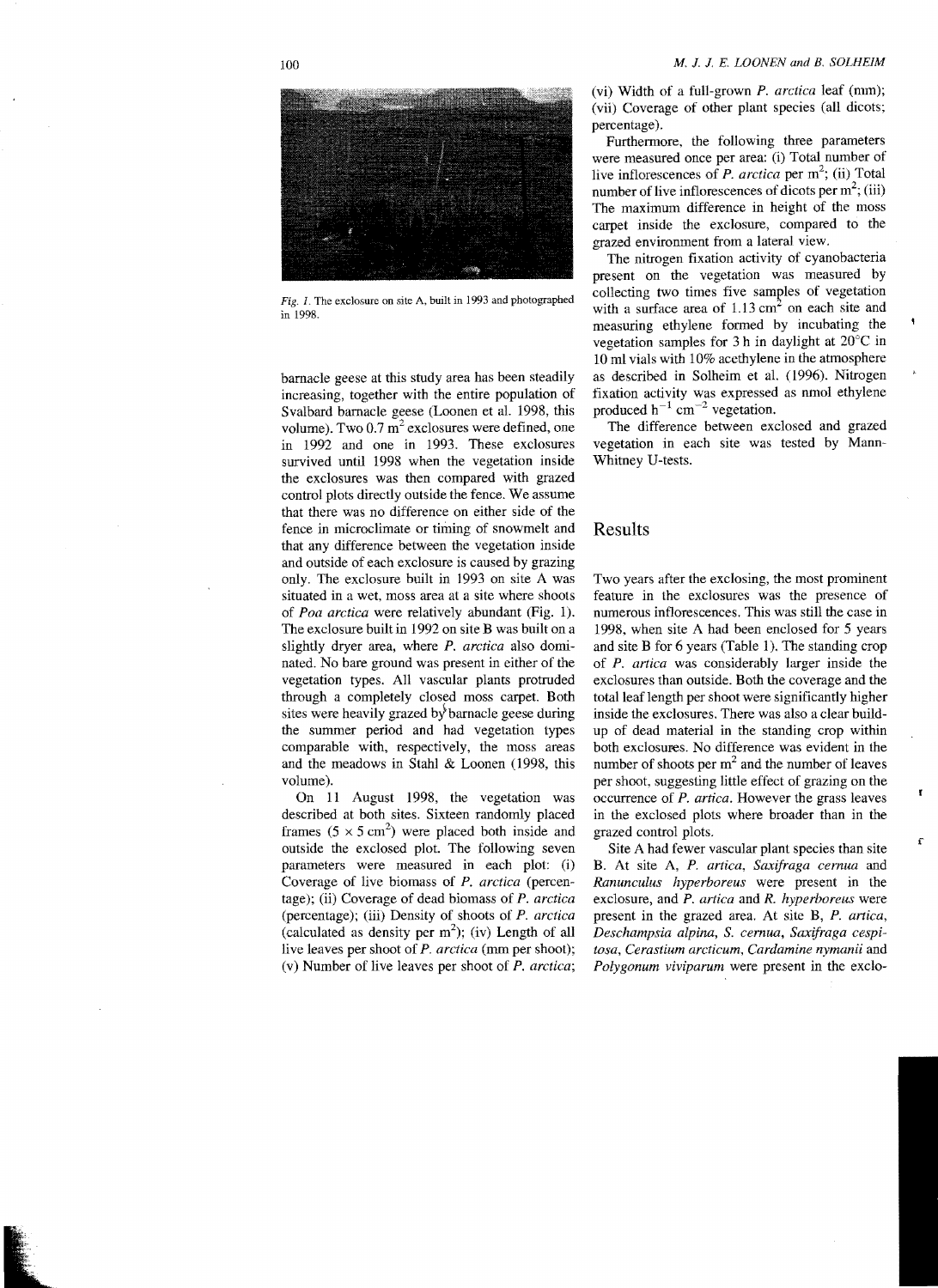|      | Poa arctica              |             |                 |                      |                            |                     |                |                                            | Didcots                                           |         |                                                                                   |
|------|--------------------------|-------------|-----------------|----------------------|----------------------------|---------------------|----------------|--------------------------------------------|---------------------------------------------------|---------|-----------------------------------------------------------------------------------|
|      |                          |             | Coverage<br>(%) |                      | Total<br>number length per |                     |                | leaf Leaves Leaf Inflores-<br>width cences | Inflores-<br>N fixing activity<br>Coverage cences |         |                                                                                   |
| Site |                          |             |                 | Live Dead $(m^{-2})$ |                            | $(mm)$ shoot $(mm)$ |                | $(m^{-2})$                                 | (%)                                               |         | $(m^{-2})$ (nmol C <sub>2</sub> H <sub>4</sub> h <sup>-1</sup> cm <sup>-2</sup> ) |
| A    | Exclosed                 | 29.7        | 5.8             | 8320                 | 164                        | 3.1                 | 2.0            | 108                                        | 5.5                                               | 5       | 0.7                                                                               |
|      | Grazed                   | 10.8<br>*** | 1.4<br>***      | 9720                 | 31<br>***                  | 3.0                 | 1.1<br>$\star$ | $\Omega$<br>a                              | 0.1<br>**                                         | 0<br>a  | 2.6<br>$***b$                                                                     |
| B.   | Significance<br>Exclosed | 17.1        | 11.9            | n.s.<br>3760         | 70                         | n.s.<br>2.8         | 2.5            | $\overline{c}$                             | 18.3                                              | 410     | 0.5                                                                               |
|      | Grazed<br>Significance   | 4.1<br>***  | 0.3<br>$***$    | 3680<br>n.s.         | 18<br>***                  | 3.0<br>n.s.         | 1.5<br>$\ast$  | $\Omega$<br>a                              | 15.6<br>n.s.                                      | 72<br>a | $1.2\,$<br>n.s. <sup>b</sup>                                                      |

*Table* 1. Comparison of grazed plots with plots which have been exclosed for at least five years from grazing. For a full explanation of the variahles and the units of measurement see the Material and methods seetion. Significance is based on a Mann-Whitney Utest: \*:  $P < 0.05$ ; \*\*:  $P < 0.01$ ; \*\*\*:  $P < 0.001$ ; n.s.: not significant; <sup>a</sup>no test, n = 1;  $b:$  n = 5; all other comparisons: n = 16.

sure and *P. artica, Sagina cernua,* S. *cespitosa,* C. *nymanii* and S. *nivalis* were present in the grazed area. Most plants were growing in small tussocks except P. *artica* and S. *nivalis.* At site A, *Calliergon richardsonii* was the most dominant moss species, while at site B, *Sanionia uncinata*  was dominant, but several other moss species were also present. At site A the moss surface had grown almost 50 mm higher in the exclosure than in the grazed environment. For site B, this difference was only 2mm.

At both control sites the grazed vegetation had a higher level of nitrogen fixation by cyanobacteria than the exclosed vegetation, though the difference was only significant at site A.

### Discussion

Ĵ.

 $\mathbf{I}$ 

 $\mathbf{f}$ 

Though *P. artica* was grazed intensively during summer on the tundra around Ny-Alesund and 66% of the annual production was removed by the geese (Bakker & Loonen 1998), there was no longterm effect of goose grazing on the occurrence of *P. artica* as measured in the density of shoots and the number of leaves per shoot. Grazed plots had a lower standing crop (measured as percentage cover and as total leaf length per shoot), but this was mainly due to recent grazing in 1998.

The build-up of dead material was a prominent feature in the exclosed plots. **In** the grazed plots, dead material was rare because most leaves were eaten before senescence occurred, resulting in a reduced flow of senescing tissue (Bakker & Loonen 1998). Dead material may eventually hamper vegetation growth due to reduced light availability, as shown by Wegener and Odasz (1997) in a pot experiment, though this was not evident after 6 years in our field study.

The flowering of P. *artica* and various dicots was also a prominent feature in the exclosures. The seeds and flowers of most plants were favoured food items for the barnacle geese (own obs.), but flowering was rare in the grazed vegetation. The flowering may enhance the fitness of the plants, though vegetative propagation and clonal growth are common alternatives for establishment in arctic plants (Chou et aL 1992).

Grasses in the exclosed plots had substantial broader leaves. This might be the result of less nutrients being taken from the plant. The reserves stored in the roots of the arctic plants are important for future production and the amount of nutrients stored is related to the amount of above-ground biomass (Archer & Tieszen 1983). Both the appearance of thicker leaves and the flowering became obvious when the exclosures were two years old, and were still visible after six years of exclusion.

At both study sites, there were more plant species growing in the exclosures than in the grazed plots. A similar effect was also observed in the snow goose study of Bazely and Jefferies (1986).

The fact that barnacle geese also feed on moss resulted in a difference in height of the moss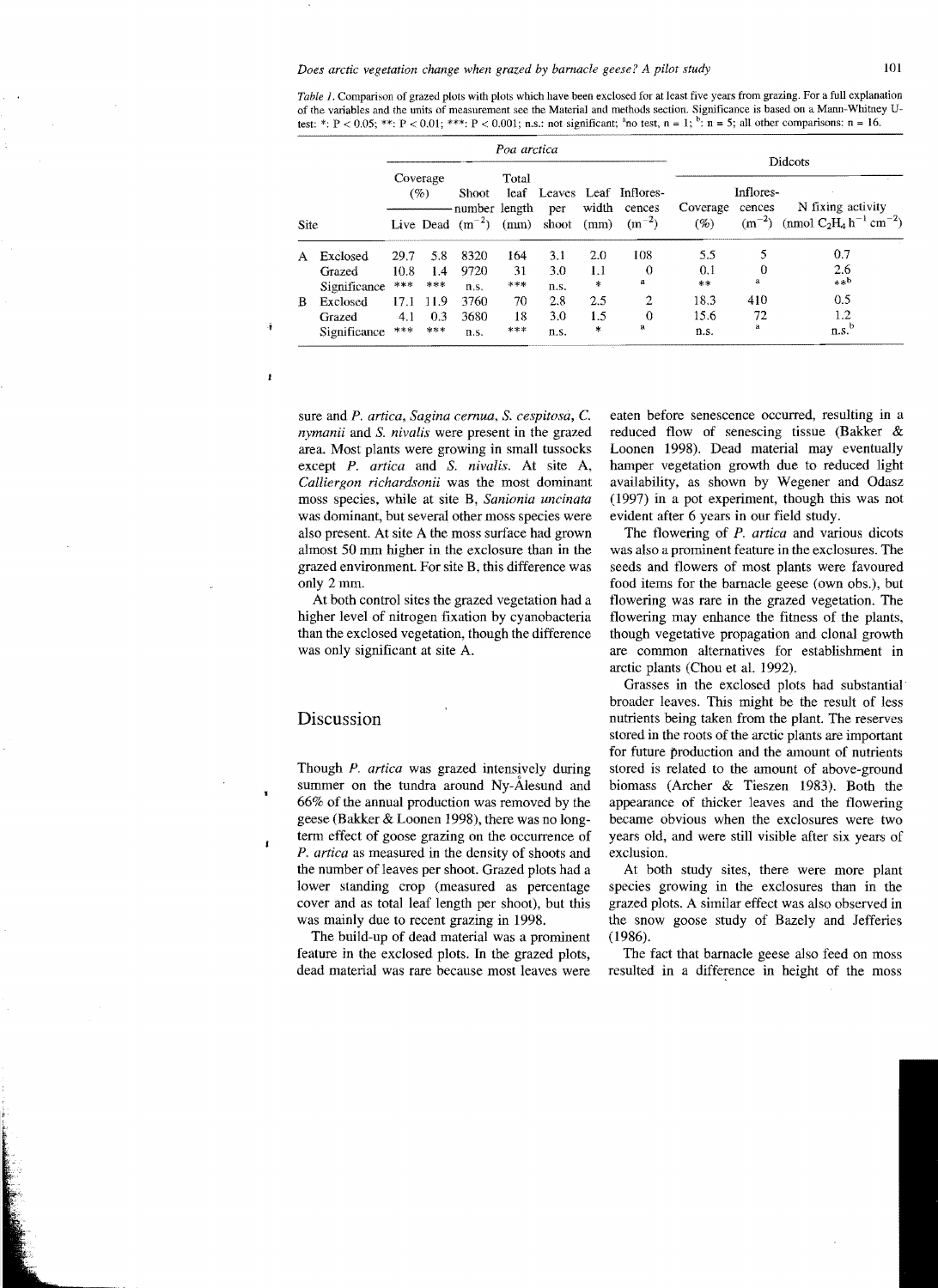surface level in and outside the exclosures. It is not clear if an interaction existed between the moss and the vascular plants which could be affected by the grazing.

Nitrogen fixation is an expensive physiological process. Only when nitrogen is limiting does cyanobacteria transform atmospheric nitrogen into ammonia. In areas where nitrogen was abundant (for example under bird cliffs in the Arctic where the vegetation was fertilised by the faeces of seabirds), nitrogen fixation was never found even though the bacteria were usually present (Solheim et al. 1996). In grazed areas, there is a net export of nitrogen by migratory barnacle geese because nitrogen is deposited in the goose body. The females increase about 300 grams in weight while recuperating from the incubation period, and the goslings grow from 70 grams to 1,250 grams (own obs.). Around 15 August, at the end of the moulting period, the goslings fledge and the barnacle geese leave the study area in preparation for migration to Scotland. The response of the cyanobacteria to the scarcity of nitrogen at the heavily-grazed moulting site was increased nitrogen fixation. This mechanism compensated for the removal of nitrogen by the.geese. Similar results have been found on the Hudson Bay salt marsh. There, the cyanobacteria occurred mainly on bare ground and the larger nitrogen fixation in grazed areas was attributed to the presence of more bare ground (Bazely & Jefferies 1989). In our study area, the cyanobacteria were attached to the moss plants and their presence varied among moss species (Solheim et al. 1996).

Geese were not the only herbivores present in andus plathyrhynchus also visited the study area. However, there was little harvestable vegetation reindeer focused more on eating goose droppings because the geese were very efficient in removing a substantial part of the annual production. The (van der Wal & Loonen 1998) and probably had a our study area. Svalbard reindeer *Rangifer*  left for them after the geese had grazed the area minor impact on our study site, which disappears under a thick snow carpet in winter.

In conclusion, although there was no evidence that the vegetation was destroyed by the increasing number of barnacle geese, the structure of the vegetation was clearly affected by grazing. This might have an effect on breeding waders, which rely on tussocks as safe nest sites. **In** addition, plants which depend largely on flowering (for example *Saxifraga cernua)* were less abundant in

grazed vegetation. However. these effects cannot be seen as threats to the arctic environment. Though this study was based on two sites only, the results suggest a prudent approach before translating the habitat destruction observed in the Hudson Bay lowlands to a universal problem caused by increasing goose populations.

Acknowledgements. - We thank the Norwegian Polar Institute, Kings Bay AlS and the Plancius Foundation for logistic support. This manuscript benefited from constructive comments by R. H. Drent, J. Madsen, F. Mehlum, J. Prop and R van der WaL

4

 $\ddot{ }$ 

 $\mathbf{r}$ 

#### References

- Ankney, C. D. 1996: An embarrassment of the riches: too many geese. *1. Wildlife Manage. 60, 217-223.*
- Archer, S. & Tieszen, L. L. 1983: Effects of simulated grazing on foliage and root production and biomass allocation in an arctic tundra sedge (Eriophorum vaginatum). Oecologia 58, 92-102.
- Bakker, C. & Loonen, M. J. J. E. 1998: The influence of goose grazing on the growth of *Poa arctica:* overestimation of overcompensation. *Oikos* 82, 459-466.
- Bazely, D. R. & Jefferies, R. L. 1985: Goose faeces: a source of nitrogen for plant growth in a grazed salt marsh. *1. AppL Ecol.* 22,693-703.
- Bazely, D. R. & Jefferies, R. L. 1986: Changes in the composition and standing crop of marsh communities in response to the removal of a grazer. *1. Eeal.* 74, 693-706.
- Bazely, D. R. & Jefferies, R. L. 1989: Lesser snow geese and the nitrogen economy of a grazed salt marsh. *1. Eeal. 77,*  24-34.
- *tar* from leaves and other plant fragments produced by the Chou, R., Vardy, C. & Jefferies, R. L. 1992: Establishment foraging activities of geese. *Funct. Eeol.* 6. 297-301.
	- Gauthier, G., Hughes, R. J., Reed, A., Beaulieu, J. & Rochfort, 1.. 1995: Effect of grazing by greater snow geese on the production of graminoids at an Arctic site (Bylot Island, ]\;"WT, Canad!!:). J. *Eeol.* 83, 653-664.
	- Hik, D. S. & Jefferies, R. L. 1990: Increases in the net aboveground primary production of a salt marsh forage grass: a test of the predictions of the herbivore-optimization modeL J. *Eeal.* 79, 180-195.
	- Jano. A. P., Jefferies. R 1.. & Rockwell, R. F. 1998: The detection of vegetational change by multitemporal analysis of LANDSAT data: the effects of goose foraging. *J. Ecol. 86*, 93-99.
	- Kotanen, P. M. & Jefferies, R. L. 1997: Long-term destruction of sub-arctic wetland vegetation by lesser snow geese. *EcoSci.* 4, 179-182.
	- Loonen. M. J. J. E., Tombre, J. M. & Mehlum, F. 1998: Development of an arctic barnacle goose colony: Interactions between density and predation. Pp. 67-79 in Mehlum, P., Black, J. M. & Madsen, J. (eds.): Research on Arctic Geese. Proceedings of the Svalbard Goose Symposium, Oslo,